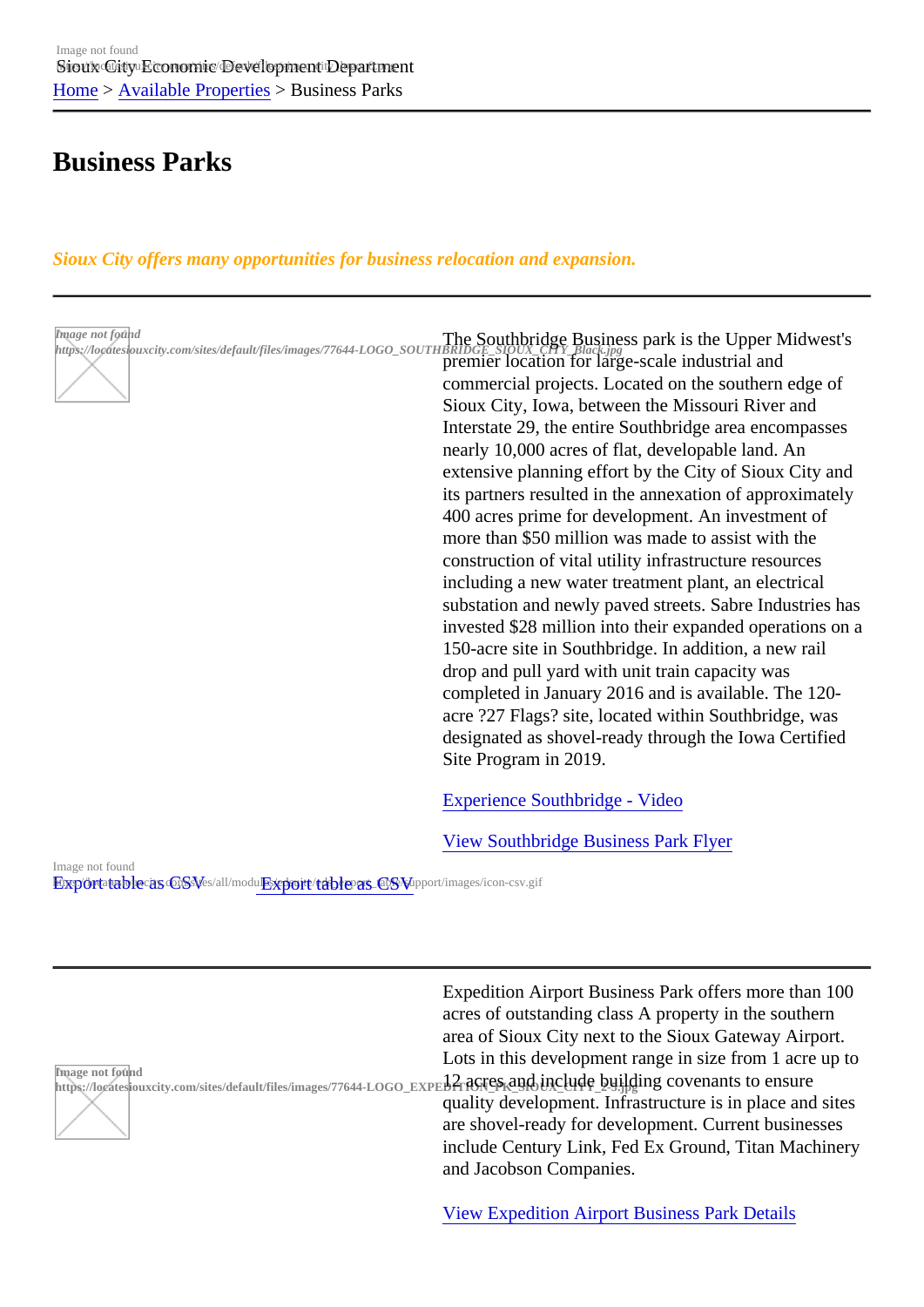Image not found https://locatesiouxcity.com/sites/default/files/images/77644-LOGO\_Y The 215-acre Yards I-29 Business Park offers 40 acres of shovel-ready land for biotech, food processing and industrial development. Located adjacent to I-29, near Business Highway 75, and along the Union Pacific and Burlington Northern rail lines, the Yards offers the ideal location for growing companies. Current businesses include Global Foods, Curly's Foods, Van Meter Industrial, Echo Electrical Supply and Johnstone Supply.

# Export table as CSV

View Yards-I-29 Business Park Flier

[\\_\\_\\_\\_\\_\\_\\_\\_\\_\\_\\_\\_\\_\\_\\_\\_\\_\\_\\_\\_\\_\\_\\_](https://locatesiouxcity.com/eds/export_table/5/4)\_\_\_\_\_\_\_\_\_\_\_\_\_\_\_\_\_\_\_\_\_\_\_\_\_\_\_\_\_\_\_\_\_\_\_\_\_\_\_\_\_\_\_\_\_\_\_\_\_\_\_\_\_\_\_\_\_\_\_\_\_\_\_\_\_\_\_\_\_\_\_\_\_\_\_\_\_\_\_\_\_\_\_\_\_\_\_\_\_\_\_\_\_\_\_\_\_\_\_\_\_\_\_\_\_\_\_\_\_\_\_\_\_\_\_\_\_\_\_\_\_\_\_\_\_\_\_\_\_\_\_\_\_\_\_\_\_\_\_\_\_\_\_\_\_\_\_\_\_\_\_\_\_\_\_\_\_\_

Image not four<sup>Export</sup> table as CSV https://locatesiouxcity.com/sites/all/modules/edsuite/eds\_export\_table/[support/images/icon-csv.gif](https://locatesiouxcity.com/sites/default/files/files/The Yards_2 page_RD(1).pdf)

Image not found inage horioding<br>https://locatesiouxcity.com/sites/default/files/images/82184\_LOGO\_BR**ONYLIORM\_RENALCANOSSOIX\_CONCITIONS and utilities. A \$300** Located north of the Sioux Gateway Airport along the Missouri River, Bridgeport West is a 259-acre site that received "site certification" status from the site selection consultants at CH2MHill and meets established industrial criteria for size, location zoning, million state-of-the-art pork processing plant was completed in 2018 by Seaboard Triumph Foods. Additionally, a new 50,000 sq. ft. spec building was built on 4.78 acres of land adjacent to Seaboard Triumph Foods and is home to Tritz Pallet.

#### Export table as CSV

Image not four<sup>Export</sup> table as CSV https://locatesiouxcity.com/sites/all/modules/edsuite/eds\_export\_table/support/images/icon-csv.gif